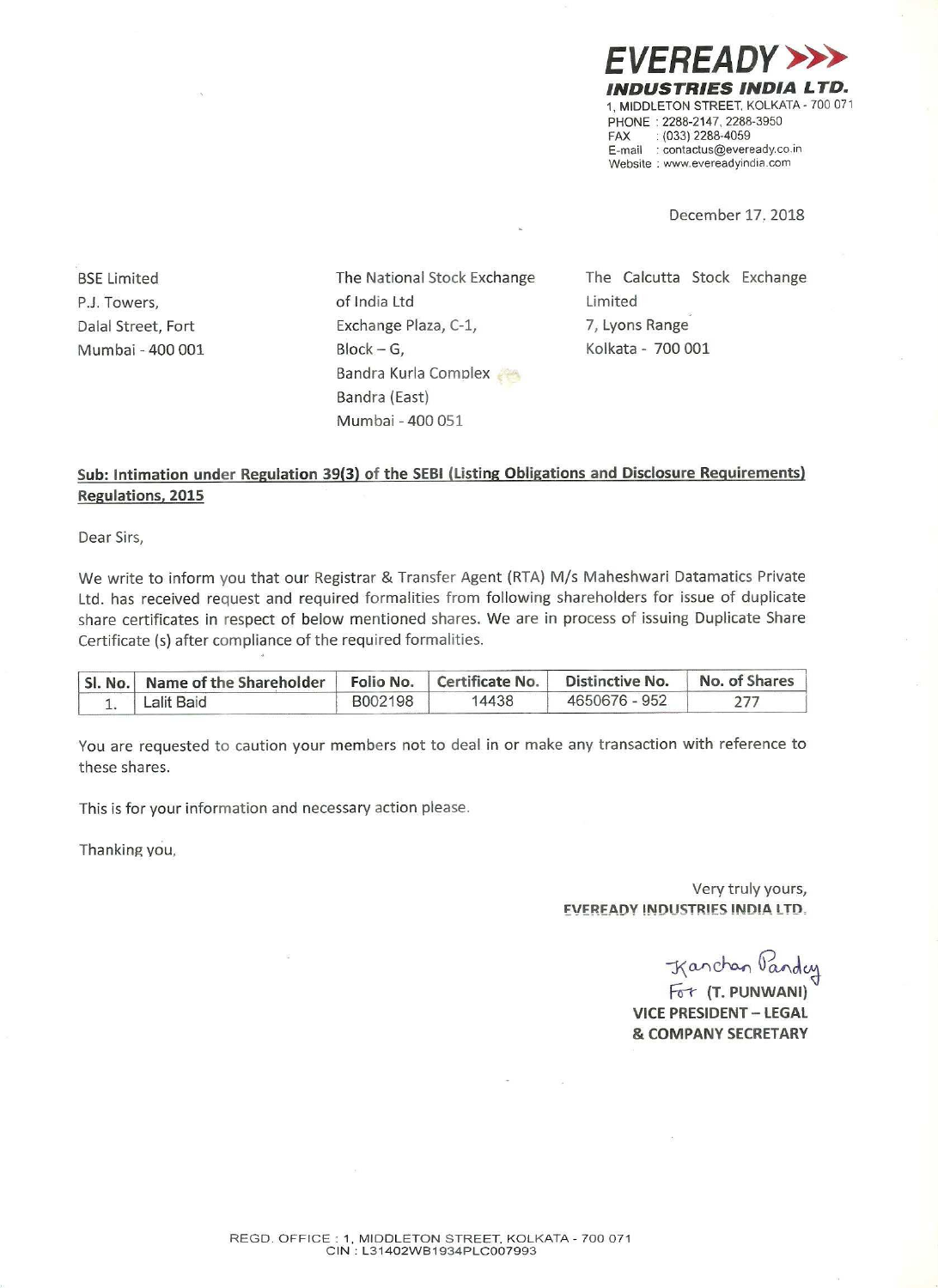

 $\mathcal{M}_{\mathcal{A}}$  $\bullet$  .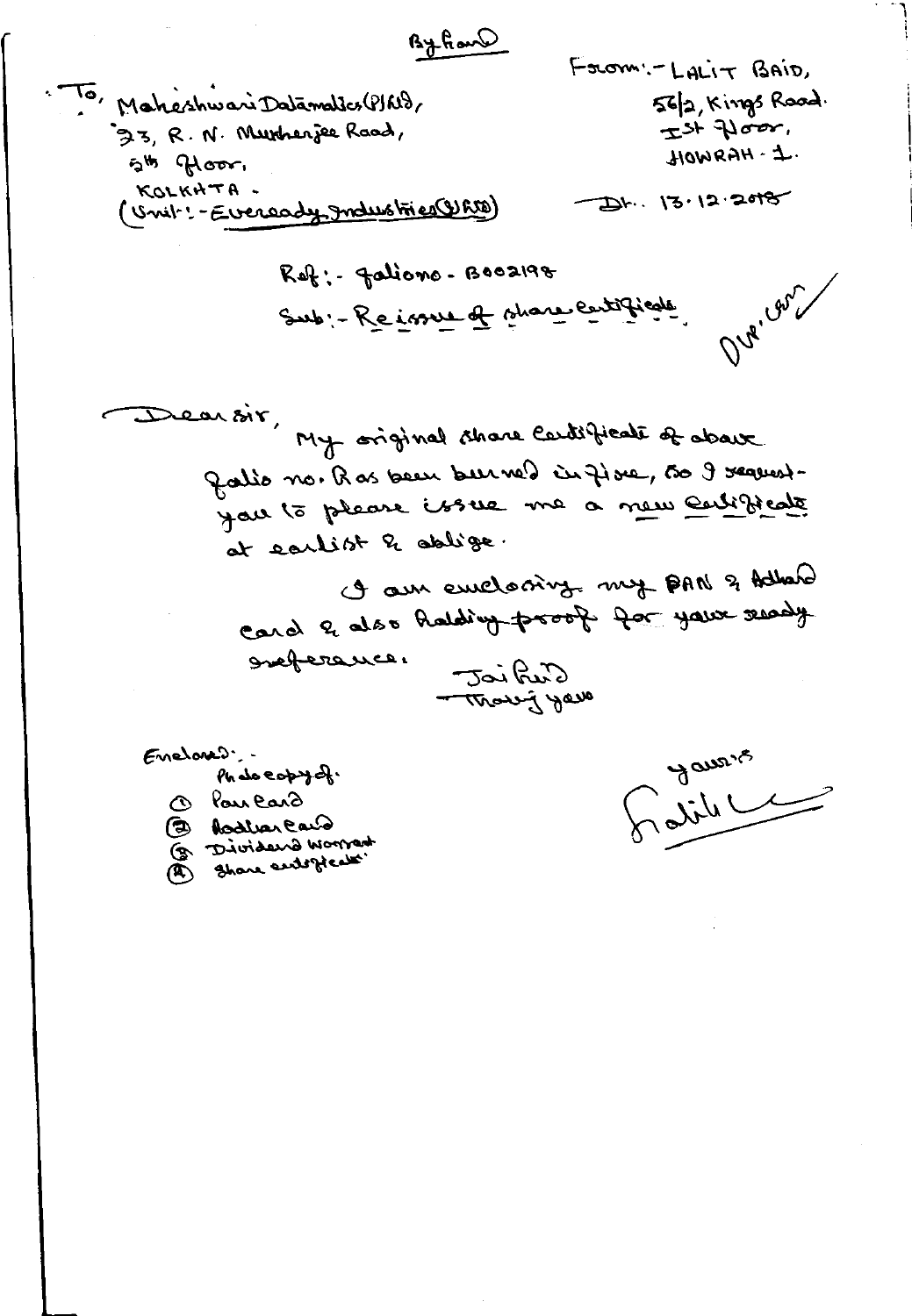## CIN : L31402WB1934PLC007993<br>Regd. Office : 1, Middleton Street, Kolkate - 700071<br>Email: investorrelation@evereedy.co.in<br>Website: www.evereedyindustries.com<br>\_Tel : 033 22883950 , Fax: 033 22884059 **EVEREADY>>> INDUSTRIES INDIA LTD.** ERV NO! 016332 LALIT BAID 59/3 KINGS ROAD 2ND FLOOR HOWRAH 711101 711101

| B002178                     | 008406             | 277             | *****277.00*             |
|-----------------------------|--------------------|-----------------|--------------------------|
| FOLIO NOJDP & CLIENT ID NO. | <b>WARRANT NO.</b> | NO. OF SHARE(8) | <b>OWDEND AMOUNT (T)</b> |

INTERIM DIVIDEND

Date: August 19, 2015

WANETWO CALCUTTA

D.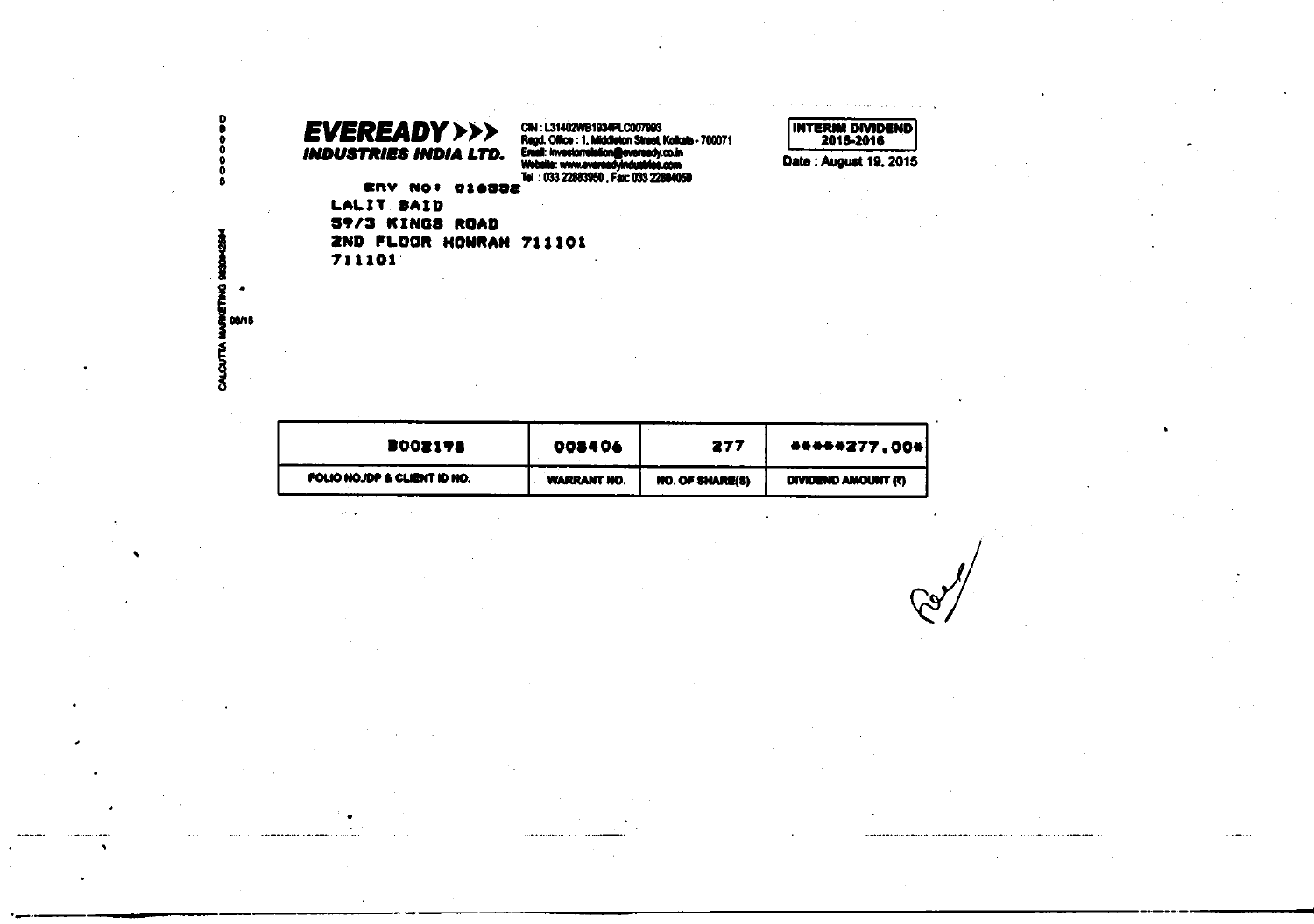|                                                                                                                                                                         | EVEREADY >>>                                                                                                                                                                                                                                                                                                                                                                                              |                                |                             |
|-------------------------------------------------------------------------------------------------------------------------------------------------------------------------|-----------------------------------------------------------------------------------------------------------------------------------------------------------------------------------------------------------------------------------------------------------------------------------------------------------------------------------------------------------------------------------------------------------|--------------------------------|-----------------------------|
|                                                                                                                                                                         | <b>INDUSTRIES INDIA LTD.</b>                                                                                                                                                                                                                                                                                                                                                                              |                                |                             |
|                                                                                                                                                                         | Registered Office: 1, Middleton Street, Kolkata 700 071                                                                                                                                                                                                                                                                                                                                                   |                                |                             |
|                                                                                                                                                                         | <b>SHARE CERTIFICATE</b><br>THIS IS TO CERTIFY that the person(s) named in this Certificate is/are the Registered<br>Holder(s) of the within-mentioned share(s) bearing the distinctive number(s) herein specified<br>in Eveready Industries India Ltd., subject to the Memorandum and Articles of Association<br>of the Company and that the amount endorsed hereon has been paid up on each such share. |                                | 18636                       |
|                                                                                                                                                                         | EQUITY SHARES EACH OF<br><b>" PAIDLIP PER SA</b>                                                                                                                                                                                                                                                                                                                                                          |                                | <b>Rs. 5.00</b><br>Rs. 5,00 |
|                                                                                                                                                                         | HISTORY DIRECTORY BASE AND LOCATED<br><b>INCHE LEADER TO A TELEVISION</b>                                                                                                                                                                                                                                                                                                                                 | マント・アージング ミクラーフ アラードミ          |                             |
|                                                                                                                                                                         | ・・・ ……それをたひと メント そんかえにあわれ<br>13D EUFREADY 292                                                                                                                                                                                                                                                                                                                                                             | <b>以前学习程序</b>                  |                             |
|                                                                                                                                                                         | ILT BAI<br>conductivities and be a ra-<br>WE KINGS ROMAREADY FER EVEREADY                                                                                                                                                                                                                                                                                                                                 | in Albert Albert He            |                             |
| (西方) 经上海                                                                                                                                                                | ND TLOOR NOWKKA YRANOUSTRES                                                                                                                                                                                                                                                                                                                                                                               |                                |                             |
| <b>DOMESTIC AND PROVIDENT OF STATE OF</b>                                                                                                                               | EM LACINOUS ONES INDIA 2002.<br>FOUREADY XXX PHEREUGH XXX                                                                                                                                                                                                                                                                                                                                                 |                                |                             |
| -RIN 8                                                                                                                                                                  |                                                                                                                                                                                                                                                                                                                                                                                                           |                                |                             |
|                                                                                                                                                                         |                                                                                                                                                                                                                                                                                                                                                                                                           |                                |                             |
| No. of share(s) held. 공동품품물277품품.                                                                                                                                       |                                                                                                                                                                                                                                                                                                                                                                                                           | TWO WINNORED SEVENTY SEVEN     |                             |
|                                                                                                                                                                         |                                                                                                                                                                                                                                                                                                                                                                                                           |                                |                             |
|                                                                                                                                                                         | 2011   1949 <u>  1950</u>                                                                                                                                                                                                                                                                                                                                                                                 | <b>Contract Contract</b>       |                             |
|                                                                                                                                                                         |                                                                                                                                                                                                                                                                                                                                                                                                           |                                |                             |
|                                                                                                                                                                         | GIVEN under the Common Seal of the Company this 29TH DAY OF MARCH. 2005                                                                                                                                                                                                                                                                                                                                   |                                |                             |
|                                                                                                                                                                         | Consolidated Stamp duty paid $G'$                                                                                                                                                                                                                                                                                                                                                                         |                                |                             |
|                                                                                                                                                                         |                                                                                                                                                                                                                                                                                                                                                                                                           | <b>DIRECTOR</b>                | <b>DIRECTOR</b>             |
|                                                                                                                                                                         |                                                                                                                                                                                                                                                                                                                                                                                                           |                                |                             |
| Distinctive No.(s) 0004650676 TO 0004650952<br>おとれ てんしゅう スパート<br>on share certificates bearing<br>\$1 no. 000001 to 031000<br>Vide G.O.No. 760-F.T.<br>dated 29/03/2005 |                                                                                                                                                                                                                                                                                                                                                                                                           | Secretary/Authorised Signatory |                             |
|                                                                                                                                                                         | NOTE: HO TRANSFER OF ANY OF THE SHARES COMPRISED IN THIS CERTIFICATE WILL BE REGISTERED UNLESS ACCOMPANIED BY THIS CERTIFICATE                                                                                                                                                                                                                                                                            |                                |                             |
|                                                                                                                                                                         |                                                                                                                                                                                                                                                                                                                                                                                                           |                                |                             |
|                                                                                                                                                                         |                                                                                                                                                                                                                                                                                                                                                                                                           |                                |                             |
|                                                                                                                                                                         |                                                                                                                                                                                                                                                                                                                                                                                                           |                                |                             |

 $\label{eq:2} \frac{1}{2} \sum_{i=1}^n \frac{1}{2} \sum_{j=1}^n \frac{1}{2} \sum_{j=1}^n \frac{1}{2} \sum_{j=1}^n \frac{1}{2} \sum_{j=1}^n \frac{1}{2} \sum_{j=1}^n \frac{1}{2} \sum_{j=1}^n \frac{1}{2} \sum_{j=1}^n \frac{1}{2} \sum_{j=1}^n \frac{1}{2} \sum_{j=1}^n \frac{1}{2} \sum_{j=1}^n \frac{1}{2} \sum_{j=1}^n \frac{1}{2} \sum_{j=1}^n \frac{1}{$ 

 $\frac{1}{\sqrt{2}}$ 

 $\label{eq:2} \frac{1}{\sqrt{2}}\sum_{i=1}^n \frac{1}{\sqrt{2}}\sum_{j=1}^n \frac{1}{j!}\sum_{j=1}^n \frac{1}{j!}\sum_{j=1}^n \frac{1}{j!}\sum_{j=1}^n \frac{1}{j!}\sum_{j=1}^n \frac{1}{j!}\sum_{j=1}^n \frac{1}{j!}\sum_{j=1}^n \frac{1}{j!}\sum_{j=1}^n \frac{1}{j!}\sum_{j=1}^n \frac{1}{j!}\sum_{j=1}^n \frac{1}{j!}\sum_{j=1}^n \frac{1}{j!}\sum_{j=1}^$ 

 $\begin{aligned} \mathcal{L}_{\text{max}}(\mathbf{X},\mathbf{X}) = \mathcal{L}_{\text{max}}(\mathbf{X},\mathbf{X}) \end{aligned}$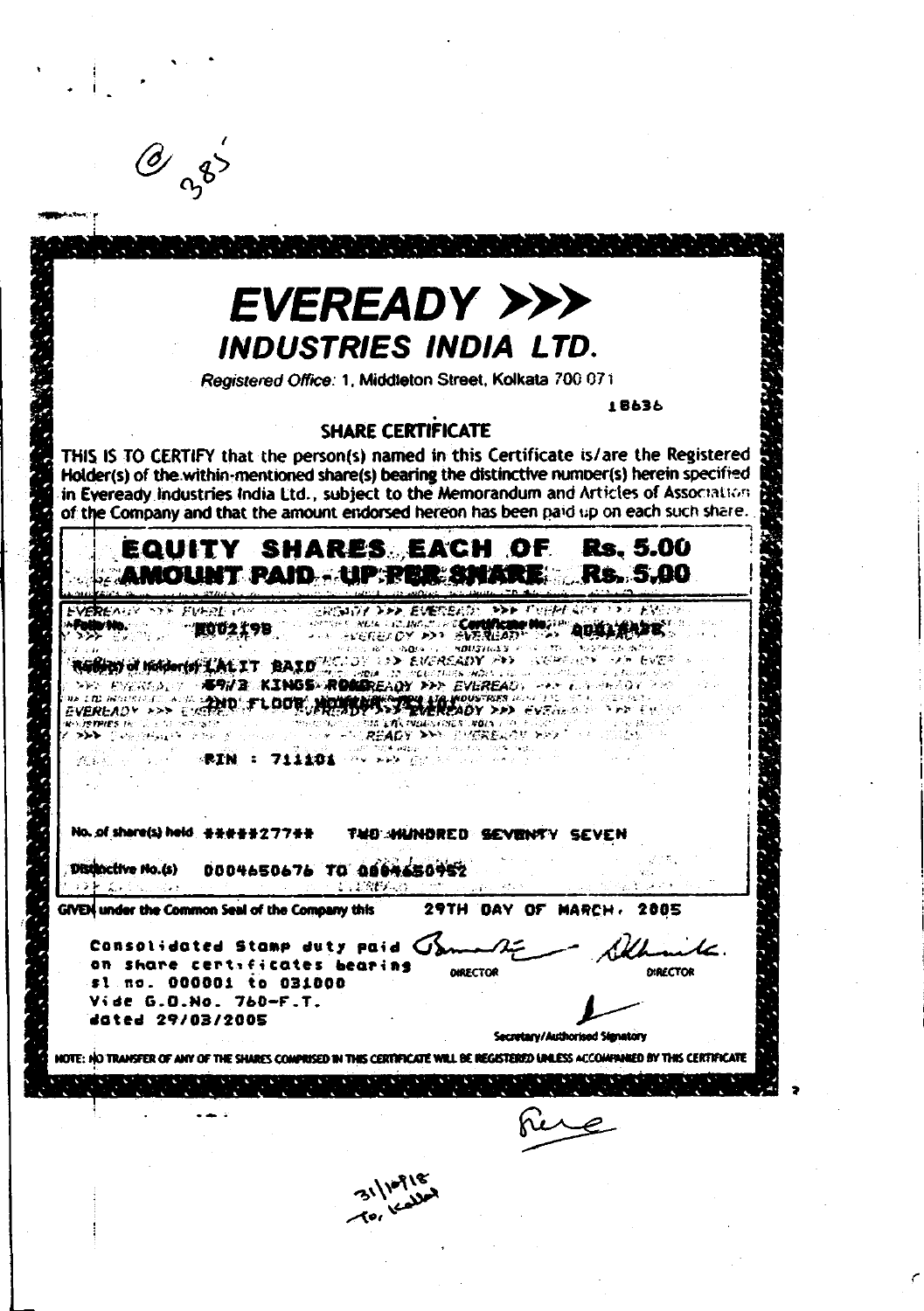**CONC े नारा परकार**  $\ddot{\bullet}$ শ্ৰমিঙ বৈদ্য ালার বেগ<br>Lain Bad<br>লিকা : মীরাবাবরী বৈশ্য<br>Faiher : HIRALALJI BAID<br>লাকার : Male Year of Birth : 1957 6468 2010 4965 আধার - সাধারণ মানুষের অধিকার

Rattle

शा

## छिकामा:

S/O शैतानानकी (बना. es >5. किथ्म (बाद्र, श3छा कवरपात्वनम,  $71337$ ,  $71337$ ,  $777477$ ,  $711101$  Address: S/O Hiralalji Baid. 56/2. KINGS ROAD, Haora Corporation, Haora, Haora. West Bengal, 711101

 $\begin{array}{c}\n\hline\n\text{Q} \\
\hline\n\text{Q} \\
\text{I400} \\
\text{I401} \\
\text{I401} \\
\hline\n\end{array}$  $\overline{\mathbb{R}}$ P.O. Box No.1947 يم لماشده